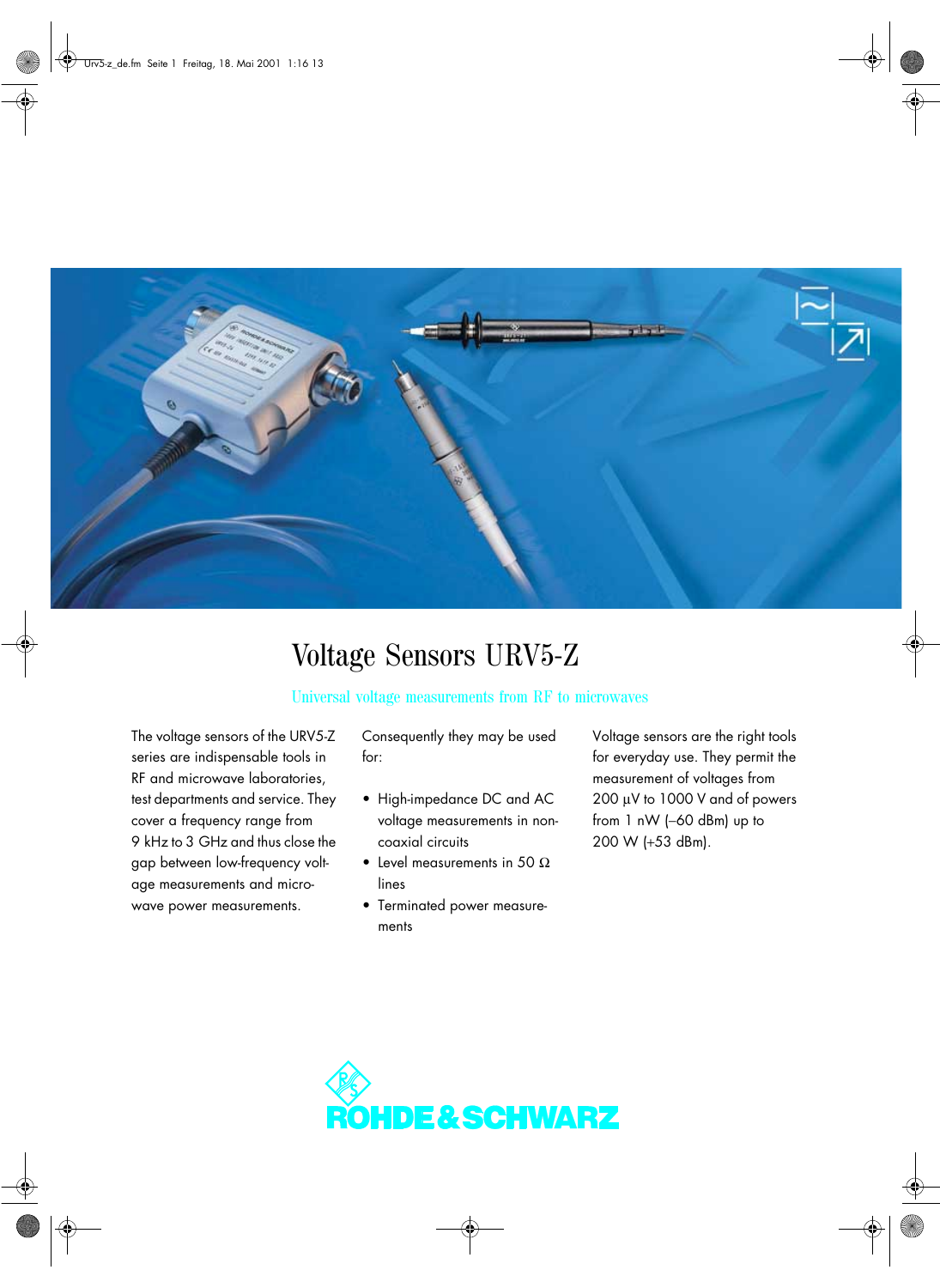#### **General**

#### **Sensors**

| <b>URV5-Z7</b>                 | <b>RF</b> Probe                                                                               |
|--------------------------------|-----------------------------------------------------------------------------------------------|
| 0395.2615.02                   | 200 μV to 10 (1000) V, 20 kHz to 1 GHz                                                        |
| URV-Z6<br>0292.5364.02         | <b>Accessory Set</b><br>20/40 dB plug-on dividers and 50 $\Omega$ BNC<br>adapter for RF probe |
| <b>URV-Z50</b><br>0394.9816.50 | 50 $\Omega$ Adapter<br>for power measurements with RF probe<br>at 50 $\Omega$ sources         |
| URV-Z3<br>0243.9118.70         | 75 $\Omega$ Adapter<br>for power measurements with RF probe<br>at $75 \Omega$ sources         |
| <b>URV5-Z1</b>                 | <b>DC</b> Probe                                                                               |
| 0395.0512.02                   | 1 mV to 400 V                                                                                 |
| <b>URV5-Z2</b>                 | <b>Insertion Unit 50 <math>\Omega</math></b>                                                  |
| 0395.1019.02/05                | $200 \mu V$ to 10 V, 9 kHz to 3 GHz                                                           |
| <b>URV5-Z4</b>                 | Insertion Unit 50 $\Omega$                                                                    |
| 0395.1619.02/05                | 2 mV to 100 V, 100 kHz to 3 GHz                                                               |



Low-load voltage measurement with RF Probe URV5-Z7

#### **Measurement accuracy**

Voltage sensors and measuring devices have a long tradition in RF measurements but for a long time they were not considered very accurate. Already 15 years ago, Rohde&Schwarz set standards with its voltage sensors: state-ofthe-art zero-bias Schottky diodes guaranteeing highly stable, reproducible measurements.Instead of using analog methods for linearization and compensating temperature errors of the rectifier in the sensors, correction values are calculated. Each sensor has a built-in calibration data memory which holds all individual parameters to be taken into account by the meter.

This numerical correction offers high accuracy over the entire dynamic range of 90 dB and at the same time simplifies operation: the meter identifies the type of sensor connected and automatically adapts to it. When a test frequency is entered by the user, the frequency response determined during calibration may be selected for increasing the measurement accuracy.

#### **Waveform weighting**

All AC sensors URV5-Z are calibrated so that the rms value is indicated for a sinewave voltage. With other waveforms, eg squarewaves, the peak value is decisive for the type of weighting employed. Below about 30 mV, the RF probe and the 10 V insertion unit measure rms values. Above 1 V, the peak-to-peak value  $V_{\text{pp}}$  is measured and  $V_{\text{pp}}/(2\sqrt{2})$  is indicated, which corresponds to the rms value of a sinewave voltage. Between 30 mV and 1 V the type of weighting is determined by the waveform.

The measurement of modulated sinewave voltages follows a pattern similar to that of non-sinusoidal waveforms. Up to a peak value of 30 mV at the envelope´s maximum (corresponding to  $10\mu$ W PEP in 50  $\Omega$  systems), true rms value is measured. With power indication in W or dBm, the average power is displayed. Above 1 V (10 mW PEP) and with a modulation frequency of at least 10 kHz, peak value is measured again. In the case of power measurements, the peak envelope power PEP is indicated

without any calculations being required, and for voltages the value  $V_{PP}/(2\sqrt{2})$ .

Limit values specified for the 100 V Insertion Unit URV5-Z4 are 20 dB higher than for the 10 V insertion unit, ie by a factor of 10 for voltages and by a factor of 100 for power levels. When a plug-on divider is used with the RF probe, limit values are to be increased by the amount of the preceding attenuation.



Level Meter URV35 with Insertion Unit URV5-Z2 in mobile use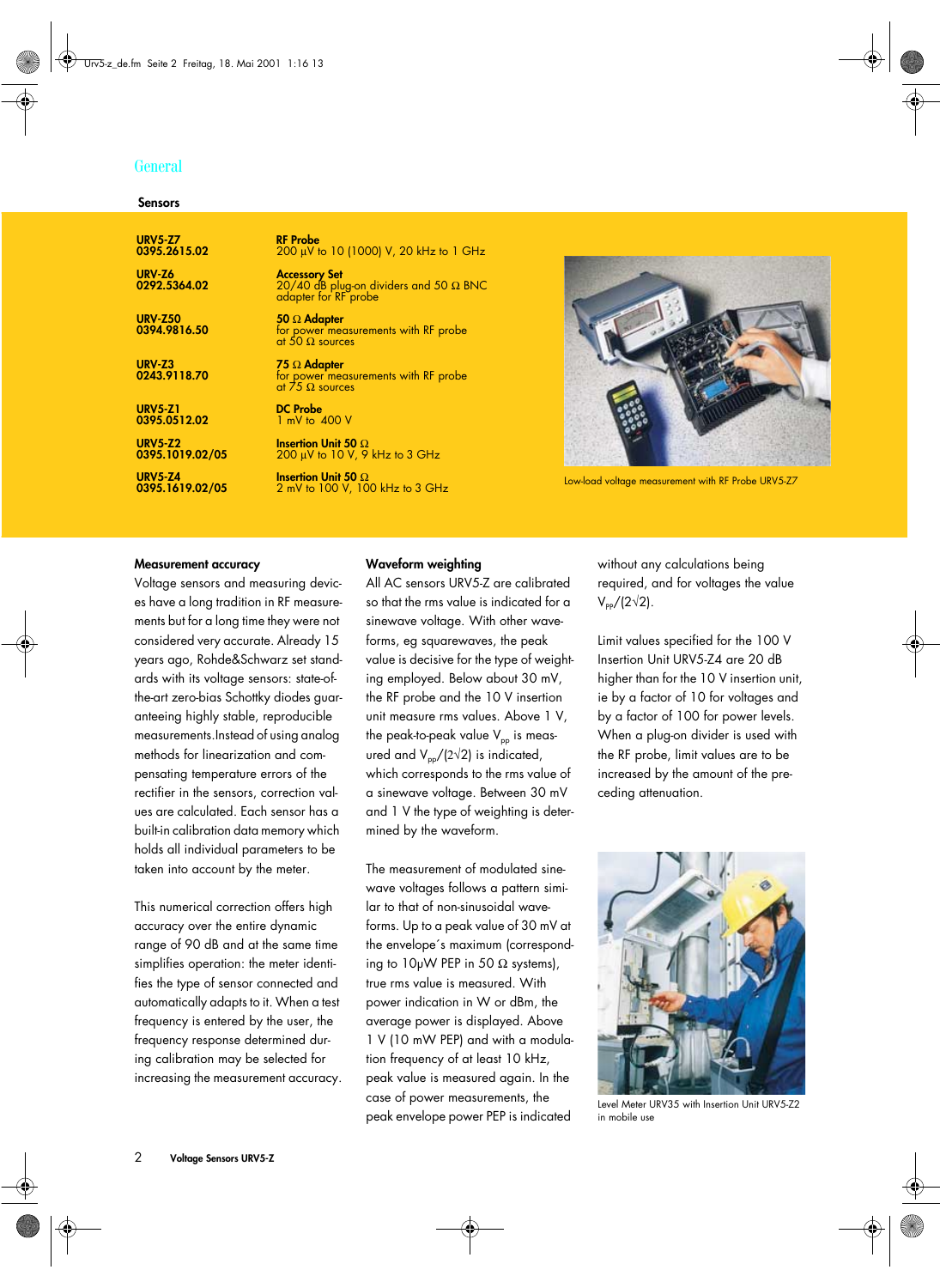Four types of meters are available for voltage and power measurements.

#### **Meters**

#### **URV35**

Compact voltmeter and power meter for use in service, testshops and labs. Unique combination of analog and digital display in form of moving-coil meter plus LCD. Many measurement functions, display in all standard units, choice of battery or AC supply operation, RS-232 interface. All sensors are suitable.

#### **URV55**

Attractively priced, single-channel voltmeter. Many measurement functions, display of results in all standard units, analog output comes as standard, IEC/IEEE-bus connector. All sensors are suitable.

#### **NRVD**

Modern dual-channel power meter with menu operation and IEC/IEEEbus connector (SCPI). Ideal for relative measurements in two test channels (attenuation, reflection). Large variety of measurement functions, display of results in all standard units. Many extras like 1 mW test generator, indication of measurement uncertainty, etc. All sensors are suitable.

#### **NRVS**

Attractively priced, single-channel power meter, similar to URV55. All sensors are suitable.

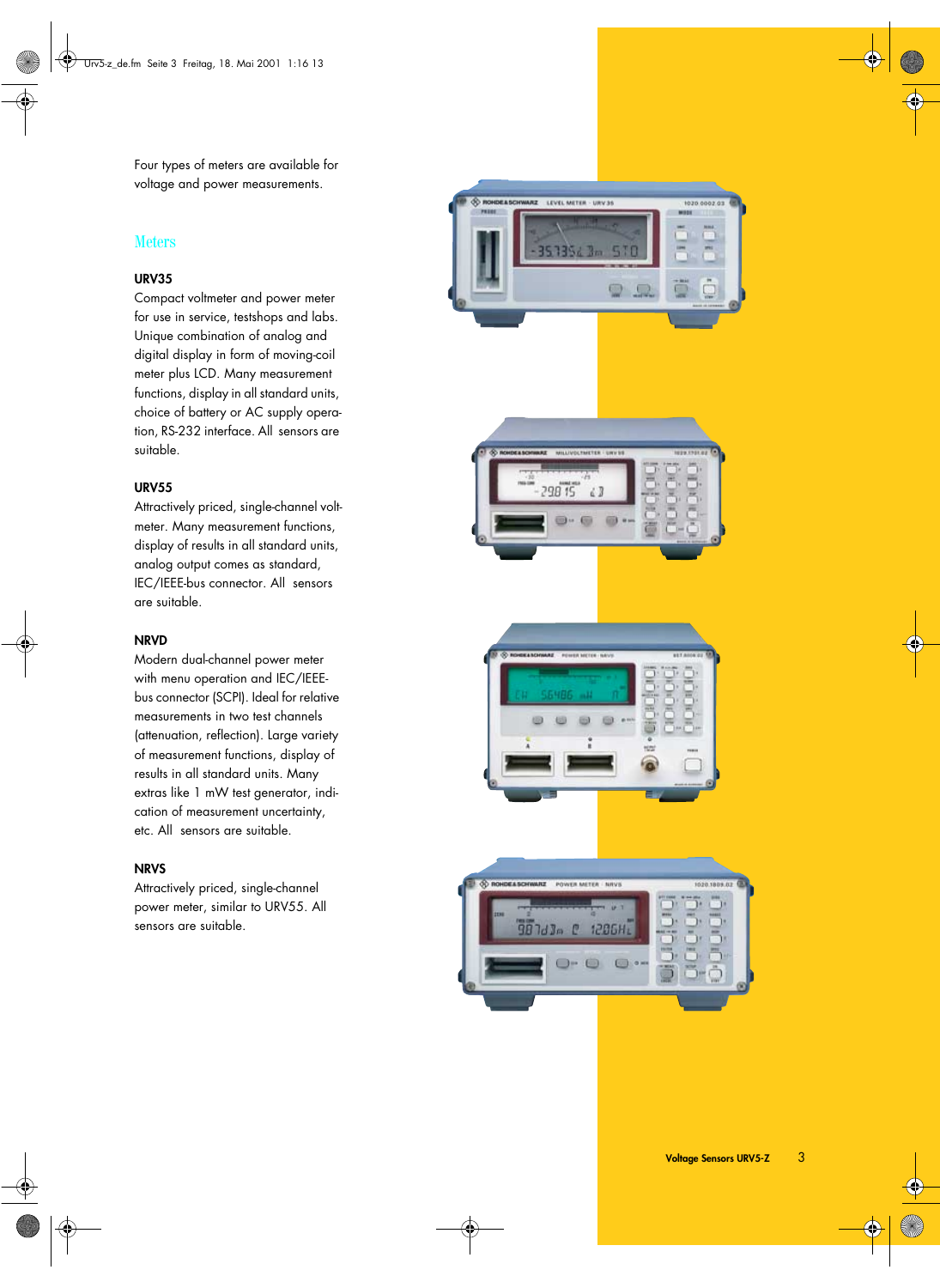#### RF Probe URV5-Z7

The RF Probe is a universal tool for measuring RF voltages. The low input capacitance of 2.5 pF makes it virtually non-loaded and ideally suitable for measurements on non-coaxial circuits up to 500 MHz or up to 1 GHz when appropriate accessories are used. A plug-on divider extends the voltage measurement range from 10 V to 1000 V and at the same time reduces the input capacitance to 0.5 pF.

Compared to active, high-impedance probes, the dynamic range of the URV5-Z7 is greater by a factor of 10 to 100, ie higher voltages can be measured with the same sensitivity. With a dynamic range from 200 µV to 10 V without the use of a plug-on divider, the probe covers all voltage

levels common in state-of-the-art electronic equipment.





Typical frequency response of RF Probe URV5-Z7 with voltage measurements on a matched 50  $\Omega$  line (without adapter, short ground connection); a) direct, b) with 20 dB plug-on divider, c) with 40 dB plug-on divider



Typical SWR of a matched 50  $\Omega$  line after connecting RF Probe URV5-Z7 (without adapter, short ground connection); a) direct, b) with 20 dB plug-on divider, c) with 40 dB plug-on divider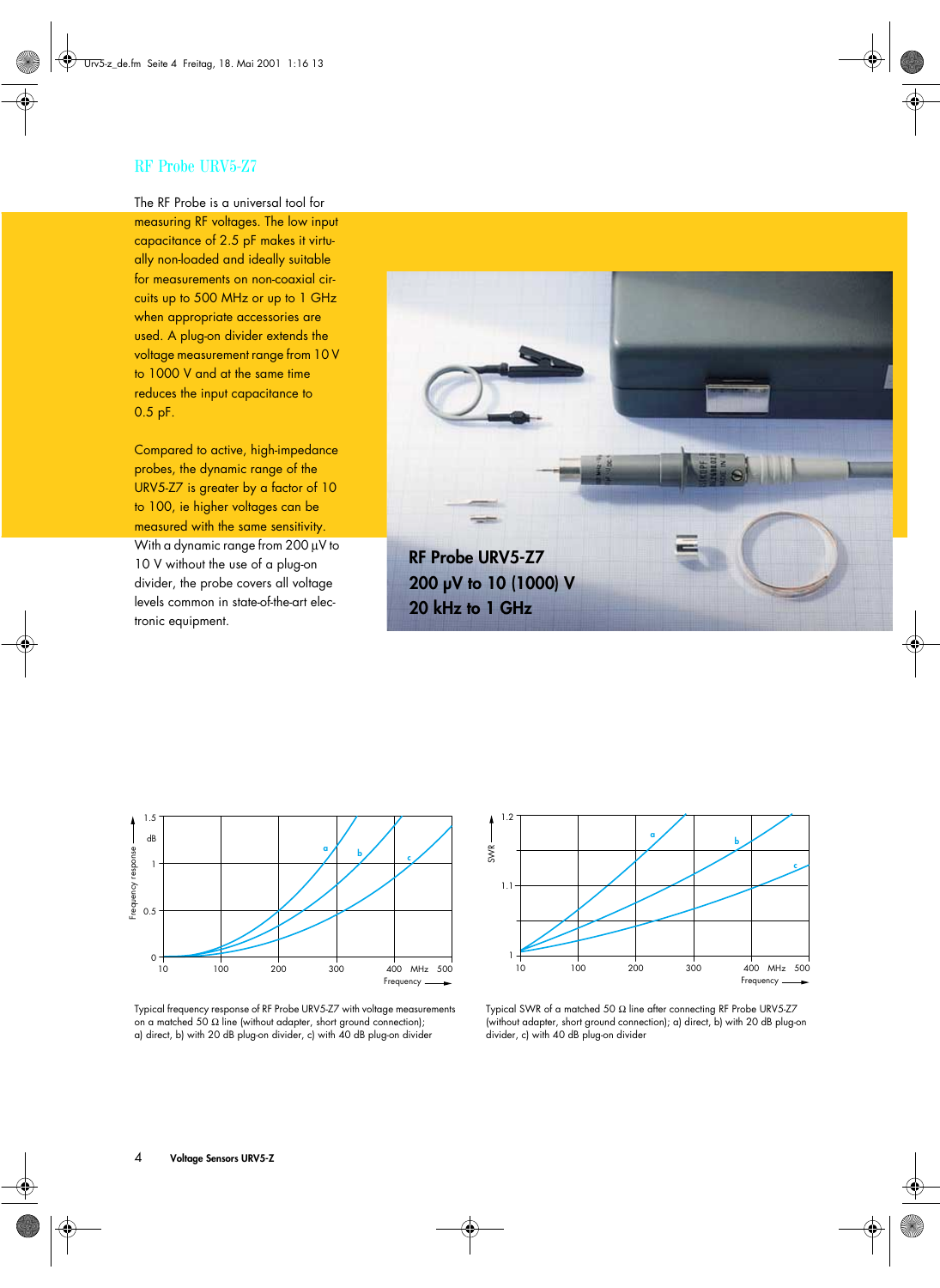

20/40 dB plug-on dividers and BNC adapter

#### **Accessory Set URV-Z6**

20 dB and 40 dB plug-on dividers for extending the voltage measurement range and reducing the input capacitance to 100 V/1 pF or 1000 V/0.5 pF.

BNC adapter for level measurements in 50  $\Omega$  coaxial lines (see also Insertion Units URV5-Z2/-Z4).



URV-Z50 50 Ω, 20 kHz to 1 GHz, 1 nW to 2 W

**Adapters URV-Z50 and URV-Z3** with integrated termination for power measurements on matched sources make the probe a power sensor with an extremely wide dynamic range of



URV-Z3 75  $\Omega$ , 20 kHz to 500 MHz, 0.5 nW to 1.3 W

93 dB. For increasing the measurement accuracy with the 50  $\Omega$ adapter connected, frequency response correction data are stored in each probe.

# *DC Probe URV5-Z1 1 mV to 400 V* 3 pF | 9 MΩ

#### DC Probe URV5-Z1

The low input capacitance of the DC Probe URV5-Z1 makes it particularly suitable for measurements in RF circuits. Since the probe is virtually nonloaded, the circuit under test remains largely unaffected. This avoids the operating point of active circuits being shifted which can occur with high capacitive loading.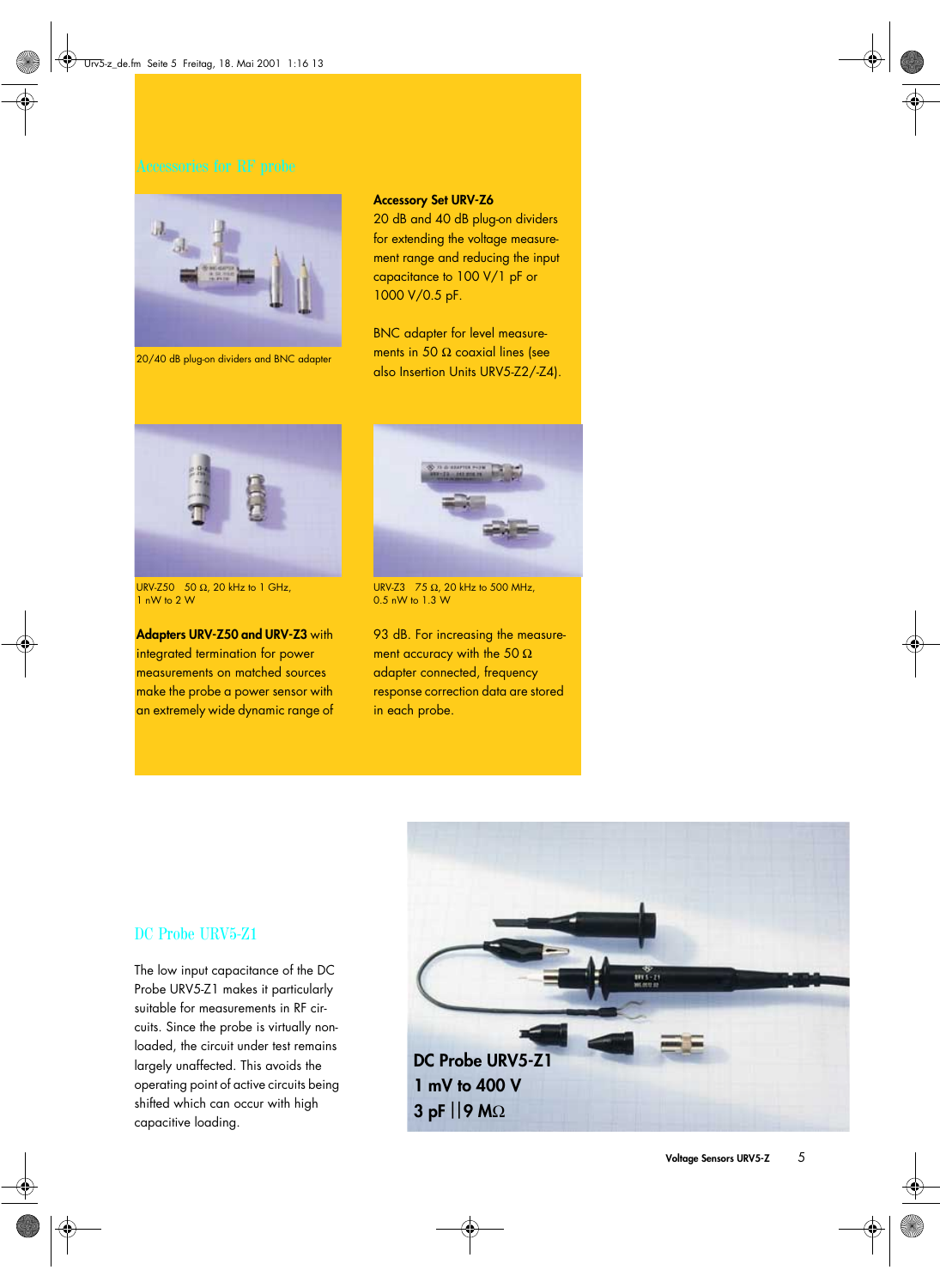#### Insertion Units URV5-Z2 and URV5-Z4

The Insertion Units URV5-Z2 and

URV5-Z4 are used for uninterrupted level measurements between source and load and for terminated power measurements. Due to their wide frequency range they are ideal especially for the measurement of EMC test levels as well as many generalpurpose applications.

Compared to the terminating power sensors of the NRV line the URV5-Z2 and URV5-Z4 insertion units offer a larger dynamic range, a much lower frequency limit (9 kHz with URV5-Z2) and the possibility of using them during operation of the load.

Both units are made up of a short, coaxial line between the two RF connectors, in the middle of which the voltage is tapped: directly with URV5-Z2, and via a capacitive 20 dB divider with URV5-Z4. If the insertion units are match-terminated, the voltage is constant over the whole length of the line, so a fixed relationship is obtained between applied RF power and test voltage: P = $V_{rms}^{2}$  / 50 Ω. In this configuration, the insertion units provide precise absolute power and level measurements.

The insertion units are calibrated so that the power incident upon them is indicated. With a poorly matched load, precise absolute-value measurements are not possible, but relative measurements can be performed and system applications implemented in which subsequent calibration of the complete test setup takes place. Switchover between voltage, level and power indication is made at the basic unit.

**Insertion Unit URV5-Z2 200** µ**V to 10 V 9 kHz to 3 GHz**

**2 mV to 100 V**



The built-in detectors offer a dynamic range of more than 90 dB for spectrally pure sinusoidal signals with an unmodulated envelope (CW, FM, ϕM, GMSK, FSK, etc). This gives a voltage measurement range of 200 µV to 10 V (−60 dBm to +33 dBm into 50 Ω) for URV5-Z2, and of 2 mV to 100 V (−40 dBm to +53 dBm into 50 Ω) for URV5-Z4. With modulated envelope or high harmonic content, the insertion units should be operated only within the square-law region of the detectors, which for URV5-Z2 ends at approx. 22 mV (−20 dBm into 50 Ω) and for URV5-Z4 at 220 mV (0 dBm into 50  $\Omega$ ). In this region, the behaviour of the insertion units is similar to that of a thermal power meter, ie the rms voltage or the equivalent average power is measured.

Thanks to the high decoupling of the detector from the RF connectors, insertion loss of URV5-Z4 is very low, ie not exceeding that of a line of equivalent length. URV5-Z4 is therefore truly transparent and can be inserted into any test circuit without influencing the parameters to be measured.

Both insertion units are equipped with a calibration data memory that contains information about the individual sensor characteristics like frequency response, linearity, temperature coefficient etc. The stored data are automatically considered by the basic unit during operation so that the user can plug the sensor in and immediately start measuring.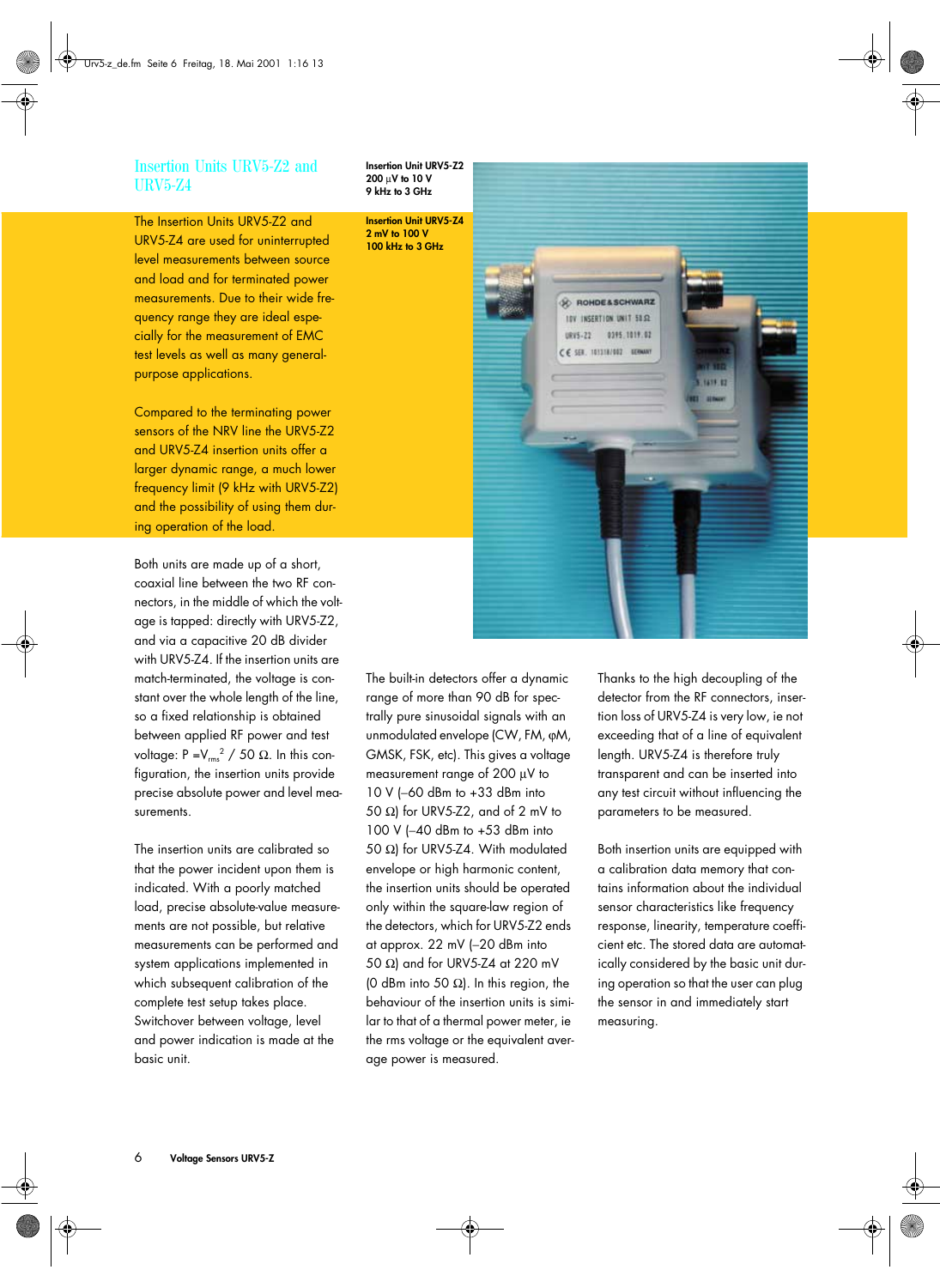

Power sensors of the NRV-Z series listed in the table below are available for further applications. (For more detailed information refer to Data Sheet NRV-Z, PD 756.9797).

| NRV-Z1<br>828.3018.02             | Diode Power Sensor 50 $\Omega$<br>10 MHz to 18 GHz, 200 pW to 20 mW                       | Power measurements of highest sensitivity up to 18 GHz in 50 $\Omega$ systems                                          |
|-----------------------------------|-------------------------------------------------------------------------------------------|------------------------------------------------------------------------------------------------------------------------|
| NRV <sub>Z2</sub><br>828.3218.02  | Diode Power Sensor 50 $\Omega$<br>10 MHz to 18 GHz, 20 nW to 500 mW                       | Power measurements with minimum mismatch, for high powers in 50 $\Omega$ systems                                       |
| NRV-Z3<br>828.3418.02             | Diode Power Sensor 75 $\Omega$<br>1 MHz to 2.5 GHz, 100 pW to 13 mW                       | Power measurements in $75 \Omega$ systems                                                                              |
| NRV-Z4<br>828.3618.02             | Diode Power Sensor 50 $\Omega$<br>100 kHz to 6 GHz, 100 pW to 20 mW                       | Power measurements of highest sensitivity in the frequency range 100 kHz to 6 GHz,<br>very large dynamic range         |
| NRV-Z5<br>828.3818.02             | Diode Power Sensor 50 $\Omega$<br>100 kHz to 6 GHz, 10 nW to 500 mW                       | Like NRV-Z4, but for high powers and minimum mismatch                                                                  |
| NRV-Z6<br>828.5010.02             | Diode Power Sensor 50 $\Omega$<br>50 MHz to 26.5 GHz, 400 pW to 20 mW                     | Power measurements up to 26.5 GHz with high sensitivity in 50 $\Omega$ systems (PC 3.5)                                |
| <b>NRV-Z15</b><br>1081.2305.02    | Diode Power Sensor 50 $\Omega$<br>50 MHz to 40 GHz, 400 pW to 20 mW                       | Power measurements up to 40 GHz with high sensitivity in 50 $\Omega$ systems (2.92 mm)                                 |
| <b>NRV-Z31</b><br>857.9604.02/3/4 | Peak Power Sensor 50 $\Omega$<br>30 MHz to 6 GHz, 1 µW to 20 mW                           | Peak power measurements, pulse width $\geq$ (200) µs, pulse repetition rate $\geq$ 10 (100) Hz,<br>3 models            |
| <b>NRV-Z32</b><br>1031.6807.04/5  | Peak Power Sensor 50 $\Omega$<br>30 MHz to 6 GHz, $100 \mu W$ to 2(4) W                   | Peak power measurements, pulse width $\geq$ (200) µs, pulse repetition rate $\geq$ 25 (100) Hz,<br>2 models            |
| <b>NRV-Z33</b><br>1031.6507.03/4  | Peak Power Sensor 50 $\Omega$<br>30 MHz to 6 GHz, 1 mW to 20 W                            | Peak power measurements up to 20 W, pulse width $\geq$ (200) $\mu$ s,<br>pulse repetition rate $\geq$ 100 Hz, 2 models |
| <b>NRV-Z51</b><br>857.9004.02     | <b>Thermal Power Sensor 50 <math>\Omega</math></b><br>DC to 18 GHz, $1 \mu W$ to 100 mW   | High-precision power measurements also with non-sinusoidal signals, N connector                                        |
| <b>NRV-Z52</b><br>857.9204.02     | Thermal Power Sensor 50 $\Omega$<br>DC to 26.5 GHz, 1 µW to 100 mW                        | Same as NRV-Z51, but with PC 3.5 connector for measurements up to 26.5 GHz                                             |
| <b>NRV-Z53</b><br>858.0500.02     | <b>Thermal Power Sensor 50 <math>\Omega</math></b><br>DC to 18 GHz, $100 \mu W$ to $10 W$ | High-power measurements up to 10 W also with non-sinusoidal signals                                                    |
| <b>NRV-Z54</b><br>858.0800.02     | Thermal Power Sensor 50 $\Omega$<br>DC to 18 GHz, 300 µW to 30 W                          | High-power measurements up to 30 W also with non-sinusoidal signals                                                    |
| <b>NRV-Z55</b><br>1081.2005.02    | <b>Thermal Power Sensor 50 <math>\Omega</math></b><br>DC to 40 GHz, $1 \mu W$ to 100 mW   | Same as NRV-Z51, but with 2.92 mm connector for measurements up to 40 GHz                                              |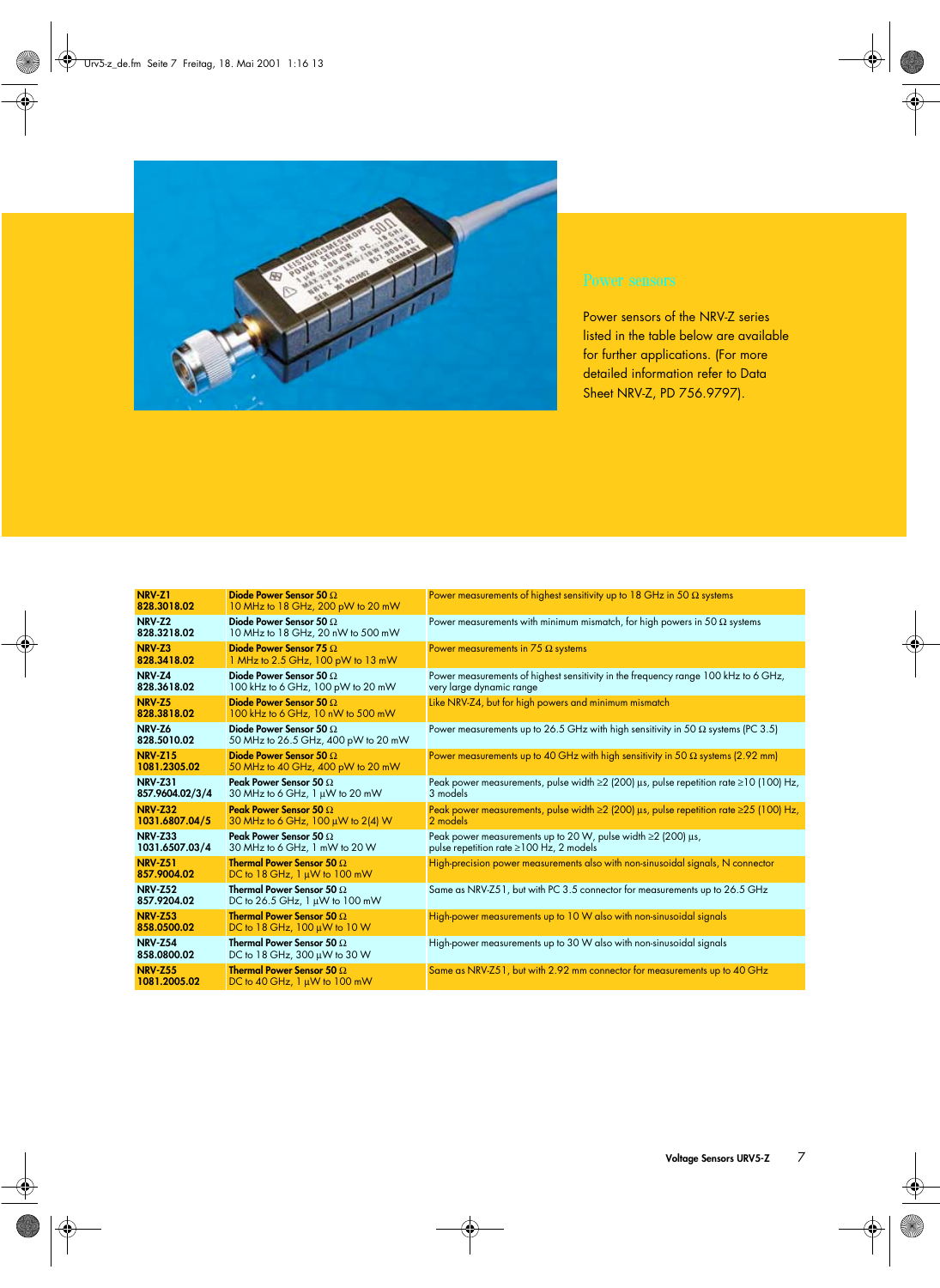### Specifications

| <b>Type</b>                                                | <b>Frequency range</b><br>Impedance                                                           | Voltage measurement<br>range<br>Max. rating                                                                                                                                              | Power /Level<br>measurement range                     | SWR (reflection coefficient) max.                                                                                                                                     |                                                                                                  | $\mathsf{in} \, \mathsf{dB}$<br>$\frac{1}{2}$ (max) <sup>8</sup> ) | Ins. loss RF connector                |
|------------------------------------------------------------|-----------------------------------------------------------------------------------------------|------------------------------------------------------------------------------------------------------------------------------------------------------------------------------------------|-------------------------------------------------------|-----------------------------------------------------------------------------------------------------------------------------------------------------------------------|--------------------------------------------------------------------------------------------------|--------------------------------------------------------------------|---------------------------------------|
| <b>RF Probe</b><br><b>URV5-Z7</b>                          | 20 kHz to 500 MHz <sup>3</sup><br>2.5 pF $(80 \text{ k}\Omega)$                               | 200 µV to 10 V<br>$15 V$ (rms)<br>22 V (pk), 60 V (DC) <sup>15</sup> )                                                                                                                   | 1 nW to 2 W<br>$-60/+33$ dBm                          |                                                                                                                                                                       |                                                                                                  |                                                                    | <b>BNC</b><br>[female/<br>female)     |
| with 20 dB<br>plug-on divider<br>$(URV-Z6)$                | 1 MHz to 500 MHz <sup>5</sup> )<br>$1$ pF $\left  \left  \right  1 \text{ M}\Omega^1 \right $ | 2 mV to 100 V<br>150 V ( $\text{rms}$ ) <sup>2</sup> )<br>220 V (pk), 1000 V (DC)                                                                                                        | 100 nW to 20 $W4$ )<br>$-40/+43$ dBm                  |                                                                                                                                                                       |                                                                                                  |                                                                    | <b>BNC</b><br>(female/<br>female)     |
| with 40 dB<br>plug-on divider<br>$(URV-Z6)$                | $0.5$ MHz to 500MHz <sup>3</sup><br>$0.5$ pF $  10 \overline{M\Omega} $                       | 20 mV to 1000 V<br>$1050 \text{ V (rms)}^2$<br>1500 V(pk), 1000V(DC)                                                                                                                     | 10 µW to 20 $W4$ )<br>$-20/+43$ dBm                   |                                                                                                                                                                       |                                                                                                  |                                                                    | <b>BNC</b><br>female/<br>female)      |
| with 50 $\Omega$ Adapter 20 kHz to 1 GHz<br><b>URV-Z50</b> | $50 \Omega$                                                                                   | 200 µV to 10 V<br>$10 V$ (rms)<br>22 V (pk)                                                                                                                                              | 1 nW to 2 W<br>$-60/+33$ dBm                          | 0.02 MHz to 50 MHz:<br>$> 50$ MHz to 100 MHz:<br>$>100$ MHz to 500 MHz:<br>>500 MHz to 700 MHz:<br>$>700$ MHz to 1 GHz:                                               | 1.03(0.015)<br>1.06(0.03)<br>1.11(0.05)<br>1.22(0.10)<br>1.44(0.18)                              |                                                                    | <b>BNC</b><br>(female or<br>male)     |
| URV-Z3                                                     | with $75 \Omega$ Adapter 20 kHz to 500 MHz<br>$75 \Omega$                                     | 200 µV to 10 V<br>$12 V$ (rms)<br>22 V (pk)                                                                                                                                              | 500 pW to 1.3W<br>$-62/+31$ dBm                       | 0.02 MHz to 100 MHz:<br>>100 MHz to 200 MHz:<br>>200 MHz to 500 MHz:                                                                                                  | $1.03$ (0.015)<br>1.06(0.03)<br>1.22(0.10)                                                       |                                                                    | <b>BNC</b> (male)<br>2.5/6<br>1.6/5.6 |
| <b>DC</b> Probe<br><b>URV5-Z1</b>                          | $3$ pF $  9$ M $\Omega$                                                                       | 1 mV to 400 V<br>400 V (pk)                                                                                                                                                              |                                                       |                                                                                                                                                                       |                                                                                                  |                                                                    | <b>BNC</b> (male)                     |
| <b>10 V Insertion Unit</b><br><b>URV5-Z2</b>               | 9 kHz to 3 GHz<br>$50 \Omega$                                                                 | $200 \mu V$ to 10 $V^{\circ}$<br>$15$ V (rms) up to $1$ GHz<br>15V(rms)<br>from 1 GHz<br>f/GHz<br>to 3 GHz<br>22 V (pk), 50 V (DC)                                                       | 1 nW to 2 $W^{\circ}$<br>$-60/+33$ dBm <sup>o</sup> ) | 9 kHz to 200 MHz:<br>>200 MHz to 500 MHz:<br>$>500$ MHz to $1$ GHz:<br>$>1$ GHz to $1.6$ GHz:<br>$>1.6$ GHz to 2 GHz:<br>$>2$ GHz to 2.4 GHz:<br>$>2.4$ GHz to 3 GHz: | 1.04 (0.02)<br>1.10(0.048)<br>1.22(0.10)<br>1.35(0.15)<br>1.35(0.15)<br>1.35(0.15)<br>1.35(0.15) | 0.07<br>0.2<br>0.5<br>1.0<br>1.5<br>2.5<br>3.5                     | N<br>(female/<br>male)                |
| 100 V Insertion<br>Unit URV5-Z4                            | 100 kHz to 3 GHz<br>$50 \Omega$                                                               | 2 mV to $100 V'$ )<br>150 V (rms) up to 1 GHz $-40/+53$ dBm <sup>2</sup> )<br>150V(rms)<br>$\frac{2}{3}$ from 1 GHz<br>$\sqrt{f/(GHz)}$ to 3 GHz<br>220 V(pk), 600 V(DC) <sup>15</sup> ) |                                                       | 100 nW to 200 W') 0.1 MHz to 500 MHz:<br>>500 MHz to 1.6 GHz:<br>$>1.6$ GHz to 2 GHz:<br>>2 GHz to 3 GHz:                                                             | 1.04(0.02)<br>1.07(0.035)<br>1.07(0.035)<br>1.10(0.048)                                          | 0.05<br>0.1<br>0.15<br>0.15                                        | N<br>(female/<br>male)                |

#### **Measurement uncertainties**

in the temperature range 18°C to 28°C tor spectrally pure sinewave signals and DC voltage (DC Probe URV5-Z1 only). Values in dB and in % (in parentheses;<br>referred to measured voltage). The effects of basic unit, zero offse

| <b>Type</b>                                   | <b>Frequency range</b>                                                                                                                                                                     | without frequency response correction <sup>7</sup> )                                                                                                                                                                                                            | with frequency response correction <sup>10</sup> )                                                                  |
|-----------------------------------------------|--------------------------------------------------------------------------------------------------------------------------------------------------------------------------------------------|-----------------------------------------------------------------------------------------------------------------------------------------------------------------------------------------------------------------------------------------------------------------|---------------------------------------------------------------------------------------------------------------------|
| <b>RF Probe</b><br>URV5- $Z7^{12}$            | 20 kHz to 50 kHz<br>$>50$ kHz to 100 kHz<br>$>100$ kHz to 200 kHz<br>$>0.2$ MHz to 32 MHz<br>>32 MHz to 100 MHz<br>$>100$ MHz to 200 MHz<br>$>200$ MHz to 500 MHz                          | $-0.2/10.9^{11}$ $(-2.3/10)$ <sup>11</sup> )<br>$\pm 0.2$ ( $\pm 2.3$ )<br>$\pm 0.11 \pm 1.3$<br>$±0.07$ $±0.8$<br>$±0.16$ $±1.8$<br>$\pm 0.29$ ( $\pm 3.3$ )<br>$-1/+1.1$ (±12)                                                                                |                                                                                                                     |
| with 20 dB<br>plug-on divider <sup>12</sup> ) | 1 MHz to 2 MHz<br>$>2$ MHz to 100 MHz<br>$>100$ MHz to 200 MHz<br>$>200$ MHz to 500 MHz                                                                                                    | $-1/1.9^{11}$ $(-12/120)^{11}$<br>$-1/+1.1$ (±12)<br>$-1.2/+1.4$ (±15)<br>$-1.6/+1.9$ (±20)                                                                                                                                                                     |                                                                                                                     |
| with 40 dB<br>plug-on divider <sup>12</sup> ) | 0.5 MHz to 1 MHz<br>>1 MHz to 100 MHz<br>$>100$ MHz to 200 MHz<br>$>200$ MHz to 500 MHz                                                                                                    | $-0.6/1.9^{11}$ $(-7/120)^{11}$<br>$\pm 0.6$ ( $\pm 7$ )<br>$-0.8/+0.9$ (±10)<br>$-1.2/+1.4$ (±15)                                                                                                                                                              |                                                                                                                     |
| with 50 $\Omega$ Adapter<br>URV-Z50 $^{13}$ ) | 20 kHz to 50 kHz<br>$>50$ kHz to 100 kHz<br>$>100$ kHz to 200 kHz<br>$>0.2$ MHz to 32 MHz<br>$>32$ MHz to 100 MHz<br>$>100$ MHz to 200 MHz<br>$>200$ GHz to 500 MHz<br>$>0.5$ GHz to 1 GHz | $-0.2/10.9$ <sup>1</sup> ] $(-2.3/10)$ <sup>11</sup> ]<br>$\pm 0.2$ ( $\pm 2.3$ )<br>$\pm 0.16$ ( $\pm 1.8$ )<br>$\pm 0.11$ ( $\pm 1.3$ )<br>$\pm 0.2$ ( $\pm 2.3$ )<br>$\pm 0.38$ ( $\pm 4.3$ )<br>$-0.8/+0.9$ (±10)<br>$-1.6/+1.9$ (±20)<br>$-1.6/+1.9$ (±20) | (2.3)<br>0.2<br>0.29<br>(3.3)<br>0.66<br>(7.3)<br>1.0<br>$(12)$ 200 $\mu$ V to 1 V<br>1.2<br>$(14) > 1$ V to $10$ V |
| with 75 $\Omega$ Adapter<br>URV-Z3 $^{13}$    | 20 kHz to 50 kHz<br>$>50$ kHz to 100 kHz<br>$>100$ kHz to 200 kHz<br>$>0.2$ MHz to 32 MHz<br>$>32$ MHz to 100 MHz<br>$>100$ MHz to 200 MHz<br>$>200$ MHz to 500 MHz                        | $-0.2/10.9^{11}$ $(-2.3/10)^{11}$<br>$\pm 0.2$ ( $\pm 2.3$ )<br>$±0.16$ $±1.8$<br>$\pm 0.11 \pm 1.3$<br>$\pm 0.2$ ( $\pm 2.3$ )<br>$\pm 0.38 \ (\pm 4.3)$<br>$-1/+1.1$ (±12)                                                                                    |                                                                                                                     |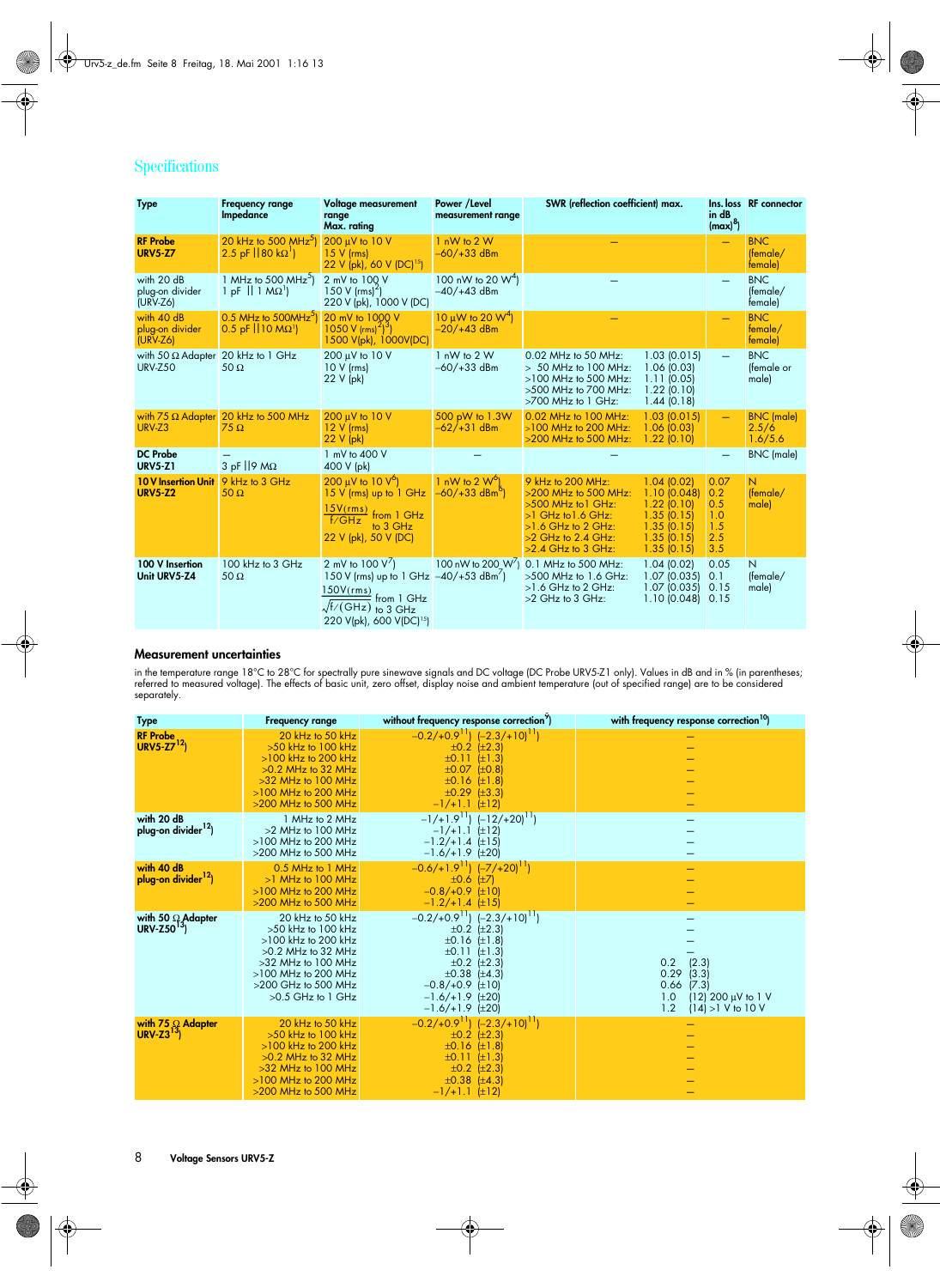#### **Measurement uncertainties**

Values in dB and in % (in parentheses; referred to measured voltage)

| <b>Type</b>                                                                               | <b>Frequency range</b>                                                                                                                                                                                                                                                      | with frequency response correction <sup>10</sup> )<br>up to $1 \text{ V}$ (20 mW/+13 dBm)                                                                                                                                                                            | with frequency response correction <sup>10</sup> )<br>above 1 V (20 mW/+13 dBm)                                                                                                                                                                          |
|-------------------------------------------------------------------------------------------|-----------------------------------------------------------------------------------------------------------------------------------------------------------------------------------------------------------------------------------------------------------------------------|----------------------------------------------------------------------------------------------------------------------------------------------------------------------------------------------------------------------------------------------------------------------|----------------------------------------------------------------------------------------------------------------------------------------------------------------------------------------------------------------------------------------------------------|
| <b>10 V Insertion Unit</b><br>$URV5-Z214$<br><u>at URV35, URV55,</u><br><b>NRVS, NRVD</b> | 9 kHz to 20 kHz<br>$>20$ kHz to 50 kHz<br>$>50$ kHz to 100 kHz<br>$>100$ kHz to $100$ MHz<br>$>100$ MHz to 200 MHz<br>$>$ 200 MHz to 500 MHz<br>$>0.5$ GHz to 1.0 GHz<br>$>1.0$ GHz to $1.6$ GHz<br>$>1.6$ GHz to 2.0 GHz<br>$>2.0$ GHz to 2.4 GHz<br>$>2.4$ GHz to 3.0 GHz | $[0.35]$ $[4.0]$ $[1]$<br>$(2.3)^{11}$<br>$0.20^{11}$<br>0.17<br>(2.0)<br>0.13<br>(1.5)<br>(2.0)<br>0.17<br>0.20<br>(2.3)<br>0.25<br>(2.9)<br>0.30<br>(3.5)<br>0.35<br>(4.0)<br>0.40<br>(4.6)<br>$0.50$ (5.8)                                                        | $[0.20]$ $[2.3]$ $[1]$<br>$0.17^{11}$ (2.0) <sup>11</sup><br>$0.17$ (2.0)<br>0.13<br>(1.5)<br>0.17(2.0)<br>$0.25$ (2.9)<br>0.30<br>(3.5)<br>0.40<br>(4.6)<br>$0.50$ (5.8)<br>0.60(6.9)<br>$0.75$ $(8.6)$                                                 |
| <b>10 V-Insertion Unit</b><br>URV5-Z2 <sup>14</sup> )<br>at URV5, NRV                     | >9 kHz to 20 kHz<br>$>$ 20 kHz to 50 kHz<br>$>50$ kHz to 100 kHz<br>$>100$ kHz to 100 MHz<br>$>100$ MHz to 200 MHz<br>$>$ 200 MHz to 500 MHz<br>$>0.5$ GHz to 1.0 GHz<br>$>1.0$ GHz to 1.6 GHz<br>$>1.6$ GHz to 2.0 GHz<br>$>2.0$ GHz to 2.4 GHz<br>$>2.4$ GHz to 3.0 GHz   | $0.45^{11}$<br>$\begin{bmatrix} 0.45^{11} & (5.2)^{11} \\ 0.20^{11} & (2.3)^{11} \end{bmatrix}$<br>$0.17$ (2.0)<br>$0.13$ (1.5)<br>0.20(2.3)<br>$0.25$ (2.9)<br>0.35(4.0)<br>$0.45$ (5.2)<br>0.55(6.3)<br>$0.65$ (7.5)<br>$0.85$ (9.8)                               | $[0.30]$ <sup>1</sup> ] $[3.5]$ <sup>11</sup> ]<br>$0.20^{11}$ $(2.3)^{11}$<br>$0.17$ (2.0)<br>$0.13$ (1.5)<br>$0.20$ (2.3)<br>$0.30$ $(3.5)$<br>0.40(4.6)<br>$0.55$ (6.3)<br>$0.65$ (7.5)<br>0.80(9.2)<br>1.05(12)                                      |
|                                                                                           |                                                                                                                                                                                                                                                                             | up to 10 V (2 W/+33 dBm)                                                                                                                                                                                                                                             | above 10 V (2 W/+33 dBm)                                                                                                                                                                                                                                 |
| <b>100 V Insertion Unit</b><br>$URV5-Z4''$<br>at URV35, URV55,<br><b>NRVS, NRVD</b>       | 100 kHz to 200 kHz<br>$>$ 200 kHz to 500 kHz<br>$>500$ kHz to 1 MHz<br>$>1$ MHz to 3 MHz<br>$>3$ MHz to 200 MHz<br>$>$ 200 MHz to 500 MHz<br>$>0.5$ GHz to 1 GHz<br>$>1.0$ GHz to 1.6 GHz<br>$>1.6$ GHz to 2.0 GHz<br>$>2.0$ GHz to 2.4 GHz<br>$>2.4$ GHz to 3.0 GHz        | $\begin{bmatrix} 1.50^{11} \\ 0.60^{11} \end{bmatrix}$<br>$(18)$ <sup>11</sup><br>$(6.9)^{11}$<br>$0.20^{11}$<br>$(2.3)^{11}$<br>0.17<br>(2.0)<br>0.13<br>(1.5)<br>(2.0)<br>0.17<br>0.20<br>(2.3)<br>0.30<br>(3.5)<br>0.35<br>(4.0)<br>0.45<br>(5.2)<br>$0.65$ (7.5) | $\begin{bmatrix} 0.50^{11} \\ 0.25^{11} \end{bmatrix}$<br>$(5.8)$ <sup>11</sup><br>$(2.9)^{11}$<br>$0.17^{11}$ (2.0) <sup>11</sup> )<br>0.13<br>(1.5)<br>0.13(1.5)<br>$0.20$ (2.3)<br>$0.25$ (2.9)<br>0.40(4.6)<br>$0.50$ (5.8)<br>0.70(8.1)<br>1.05(12) |
| 100 V Insertion Unit<br>URV5-Z4 $^{14}$ )<br>at URV5, NRV                                 | 100 kHz to 200 kHz<br>$>$ 200 kHz to 500 kHz<br>$>500$ kHz to 1 MHz<br>$>1$ MHz to 3 MHz<br>$>3$ MHz to 200 MHz<br>$>$ 200 MHz to 500 MHz<br>$>0.5$ GHz to 1.0 GHz<br>$>1.0$ GHz to 1.6 GHz<br>$>1.6$ GHz to 2.0 GHz<br>$>2.0$ GHz to 2.4 GHz<br>$>2.4$ GHz to 3.0 GHz      | $2.20^{11}$<br>$(26)$ <sup>11</sup><br>$0.80^{11}_{11}$<br>$(9.2)^{11}$<br>$0.25^{11}$<br>$(2.9)^{11}$<br>$0.17$ (2.0)<br>$0.13$ (1.5)<br>$0.17$ (2.0)<br>$0.25$ (2.9)<br>0.45(5.2)<br>0.60(6.9)<br>$0.80$ (9.2)<br>1.15(14)                                         | $0.80^{11}_{11}$<br>$(9.2)^{11}_{11}$<br>(4.6) $^{11}_{11}$<br>0.0011<br>$0.20^{11}$<br>$(2.3)^{11}$<br>$0.13$ $(1.5)$<br>$0.13$ (1.5)<br>$0.20$ (2.3)<br>$0.30$ $(3.5)$<br>$0.55$ (6.3)<br>0.70(8.1)<br>1.00<br>(12)<br>1.50(18)                        |

| <b>Type</b>     | Voltage measurement range | Measurement uncertainty <sup>7</sup> ) |
|-----------------|---------------------------|----------------------------------------|
| <b>DC</b> Probe | $1 mV$ to $100 V$         | $\pm 0.013 \pm 0.15$                   |
| <b>URV5-Z1</b>  | $\sim$ 100 V to 400 V     | $\pm 0.030 \pm 0.35$                   |

 $1$ ) Applies to 10 MHz. For impedance at higher frequencies see SWR diagram on page 4.

 $2<sub>1</sub>$ 

- Not with BNC Adapter.<br>Up to 40 MHz. <210 V (rms)/ $\sqrt{(f/GHz)}$  applies at higher frequencies. 3
- ) Up to 40 MHz. <210 V(rms)/<sup>√</sup>(f/GHz) applies at higher frequencies. 4 ) With BNC adapter (50 Ω). Maximum power limited by losses in the adapter.
- 5 ) Upper limit frequency depending on adapter and source impedance.
- $^\circ$ ) Up to 1.5 GHz. At higher frequencies the upper limit of the measurement range is to be reduced according to max.rating.
- <sup>7</sup> ) Up to 2 GHz. At higher frequencies the upper limit of the measurement range is to be reduced according to max.rating.
- 8 ) The insertion loss of Insertion Unit URV5-Z2 is level-dependent above 0.5 GHz. The specified values refer to low test voltages at which the highest loss is obtained.
- 9 ) Measurement uncertainty limits without consideration of correction values for the frequency-dependent response of RF probes. Measurement uncertainty limits are identical with error limits, but with opposite sign.<br><sup>10</sup>) Expanded uncertainty with a coverage factor k = 2, with the frequency-dependent correction values stored in the probe being taken into account. An expanded uncer-
- tainty with k=2 corresponds to a coverage probability of approx. 95 % for a normal distribution of combined errors.
- 11) In this frequency range the measurement accuracy is strongly voltage- and temperature-dependent. Therefore, at temperatures above 28°C an increase in the measurement uncertainty is to be expected that is far above the value specified for the temperature effect. In the worst case it can be assumed that the measurement uncertainty will double with every temperature increase of 5 K, ie at 33°C, 38°C etc, for URV5-Z7 without plug-on divider between 20 kHz and 30 kHz, for URV5-Z2 between 9 kHz and 15 kHz and for URV5-Z4 between 100 kHz and 300 kHz.
- $12$ ) In BNC adapter terminated with 50 Ω load. Specifications referred to incident wave at source terminal. With mismatched load, measurement uncertainty limits may rise due to standing waves by about  $\pm 4$  dB (SWR-1). The approximation refers to SWR of up to 1.25; for SWR = 1.2 the increase would be  $\pm 0.8$  dB.
- <sup>13</sup>) Specifications referred to incident wave.
- <sup>14</sup>) With reflection-free load at the female connector, frequency correction switched on, specifications referred to incident wave at male connector. Due to standing waves, mismatch of the load can lead to an additional measurement uncertainty that can be approximated by 2.8 dB x (SWR-1) for the standard uncertainty (formula valid for SWR of up to 1.25).
- <sup>15</sup>) Limited to the specified value for reasons of conformity with international safety standards. Deviating specifications on the type plates of older sensors are to be regarded as the maximum possible physical rating.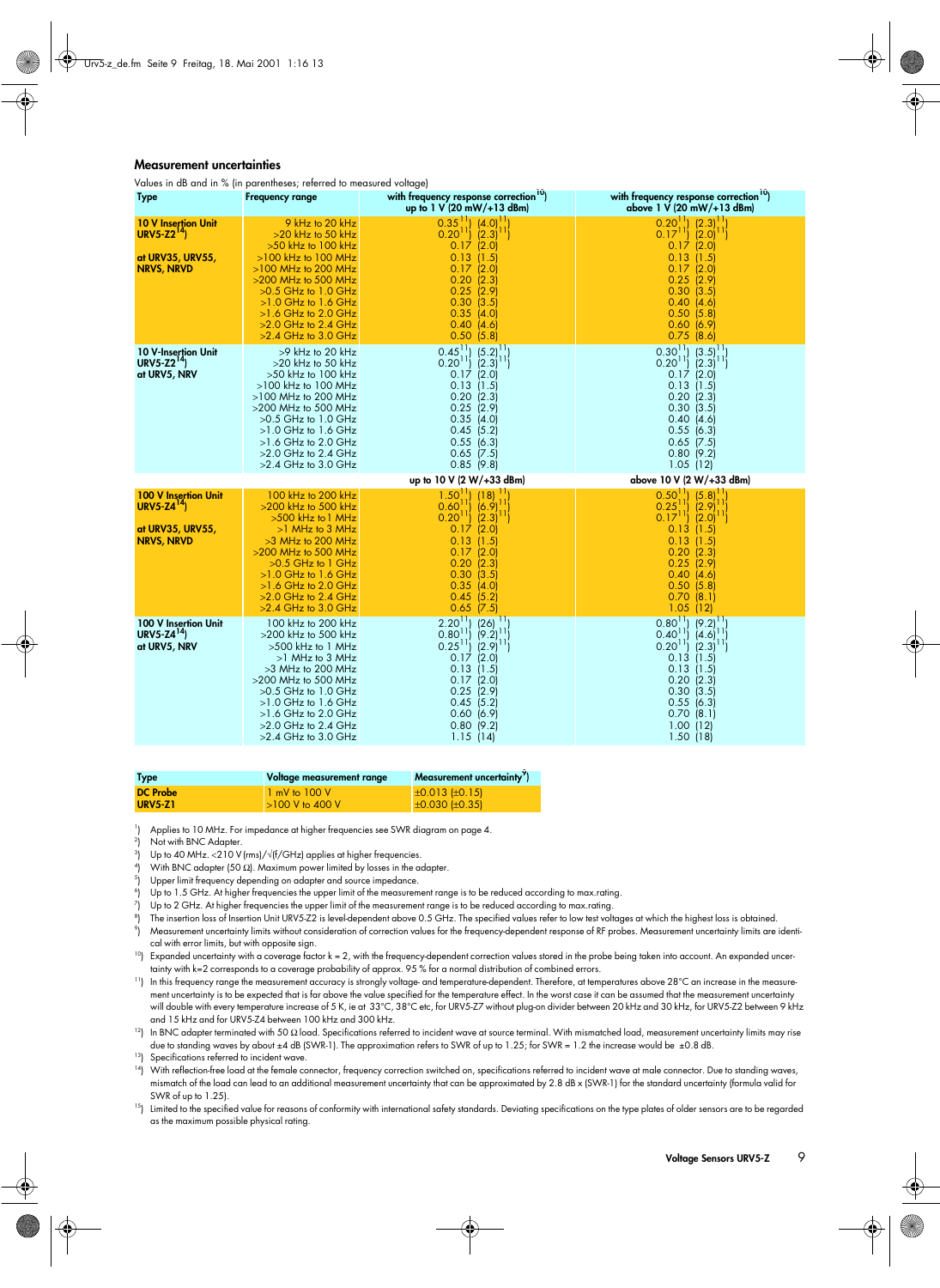#### **Zero offset and display noise** (relevant with small voltages/powers only)

DC probe: zero offset ± 0.5 mV, display noise negligible. All other probes: see diagram. For display noise of Level Meter URV35 see relevant specifications.

Black curve:

#### Blue curves:

Zero offset (within 1 h after zero adjustment; temperature variation <1°C; meter with probe run in for about 2 hours)

Display noise (2 standard deviations, monitoring time 1 min, probe temperature 18°C to 28°C, values about double at 0°C) Filter designations: 0 to 11 for URV55, NRVS and NRVD, F0 to F5 for URV5 and NRV



All level and power values refer to 50 $\Omega$ ; values for 75 $\Omega$  slightly differ.

| Temperature effect <sup>1</sup>  | RF Probe URV5-Z7<br>without/with accessories | Insertion Units<br>URV5-Z2/-Z4      | DC Probe<br>URV5-Z1 |
|----------------------------------|----------------------------------------------|-------------------------------------|---------------------|
| $18^{\circ}$ C to $28^{\circ}$ C |                                              | included in measurement uncertainty |                     |
| $10^{\circ}$ C to $40^{\circ}$ C | $0.17$ dB (2%)                               | $0.17$ dB (2%)                      | 0.02 dB (0.25%)     |
| 0°C to 50°C                      | $0.44$ dB $(5%)$                             | $0.44$ dB (5%)                      | $0.04$ dB (0.5%)    |

−20 dBm −13 dBm −7 dBm 0 dBm +7 dBm +13 dBm 10 µW 50 µW 200 µW 1 mW 5 mW 20 mW

1 ) Residual uncertainty (approx. two standard deviations) after internal temperature correction taking into account the temperature characteristic of the sensor and its temperature. The specified temperature effect does not apply to the frequency ranges specified in footnote 11.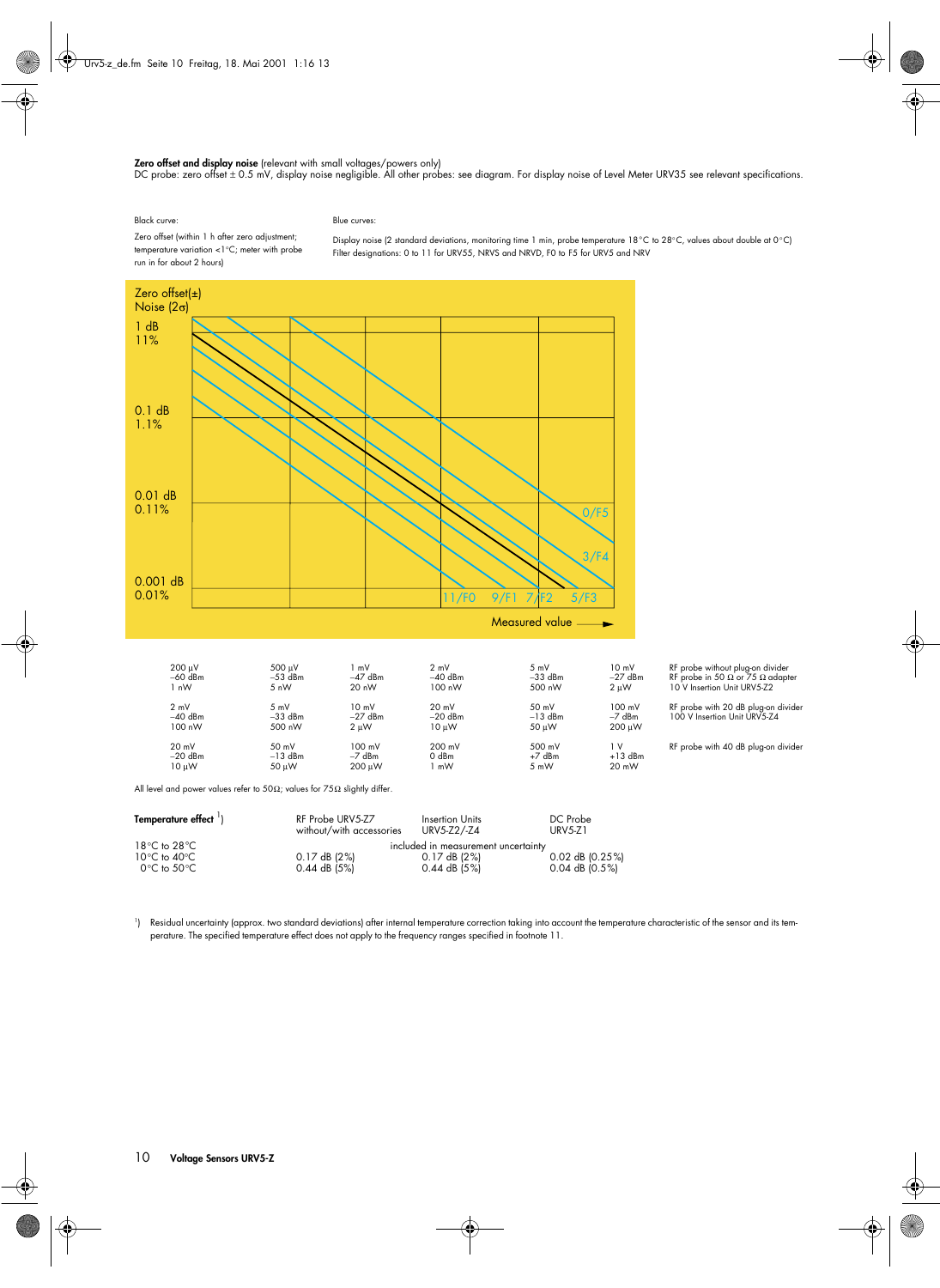#### General data

Operating 0°C to +50°C Storage –40°C to +70°C

Safety meets EN 61010-1

Temperature range meets DIN IEC 68-2-1/68-2-2 Permissible humidity max. 80%, without condensation Vibration, sinusoidal 5 Hz to 55 Hz, max. 2 g; 55 Hz to 150 Hz, 0.5 g const. (meets DIN IEC 68-2-6, IEC 1010-1, MIL-T-28800 D, class 5) Vibration random 10 Hz to 500 Hz, acceleration 1.9 g rms (meets DIN IEC 68-2-36) Shock 40 g shock spectrum (meets MIL-STD-810 D; DIN IEC 68-2-27) EMC meets EN 50081-1 and 50082-1, EMC directive of EC (89/336/EEC), EMC law of the Federal Republic of Ger-many and MIL-STD-461 C (RE 02, CE 03, RS 03, CS 02) media Environmental connection connection connection and URV5-Z7, 1.3 m or 5 m for URV5-Z2 and URV5-Z4, depending on model; other lengths on request



#### Ordering information

#### **Order designations**

#### RF Probe with case, ground cable, ground sleeve and strip, hook and solder tip URV5-Z7 0395.2615.02 DC Probe with ground cable, clip-on tip and BNC adapter URV5-Z1 0395.0512.02 10 V Insertion Unit 50 Ω, 3 GHz with 1.3 m cable URV5-Z2 0395.1019.02 10 V Insertion Unit 50 Ω, 3 GHz with 5 m cable URV5-Z2 0395.1019.05 100 V Insertion Unit 50 Ω, 3 GHz with 1.3 m cable URV5-Z4 0395.1619.02 100 V Insertion Unit, 50  $\Omega$ , 3 GHz<br>with 5 m cable URV5-Z4 0395.1619.05

#### **Recommended extras**

| for RF probe:<br>Accessory Set including<br>20/40 dB plug-on dividers,<br>50 $\Omega$ BNC adapter with sleeve<br>for plug-on divider, ground |                |              |
|----------------------------------------------------------------------------------------------------------------------------------------------|----------------|--------------|
| sleeve and strip                                                                                                                             | URV-Z6         | 0292.5364.02 |
| 50 $\Omega$ Adapter (BNC female)<br>with adapter to BNC male                                                                                 | <b>URV-Z50</b> | 0394.9816.50 |
| 75 $\Omega$ Adapter<br>with adapters to BNC male,<br>$2.5/6$ and 1.6/5.6 connector                                                           | URV-Z3         | 0243.9118.70 |
| for Insertion Units URV5-Z2, URV5-Z4:<br>Precision Termination<br>$1 W$ , 50 Ω, 0 to 18 GHz<br>$(SWR < 1.02$ to 1 GHz)                       | RNA            | 0272.4510.50 |
| Termination<br>$1\,$ W, 50 $\Omega$ , 0 to 4 GHz<br>$(SWR < 1.05$ to $1GHz)$                                                                 | RNB            | 0272.4910.50 |